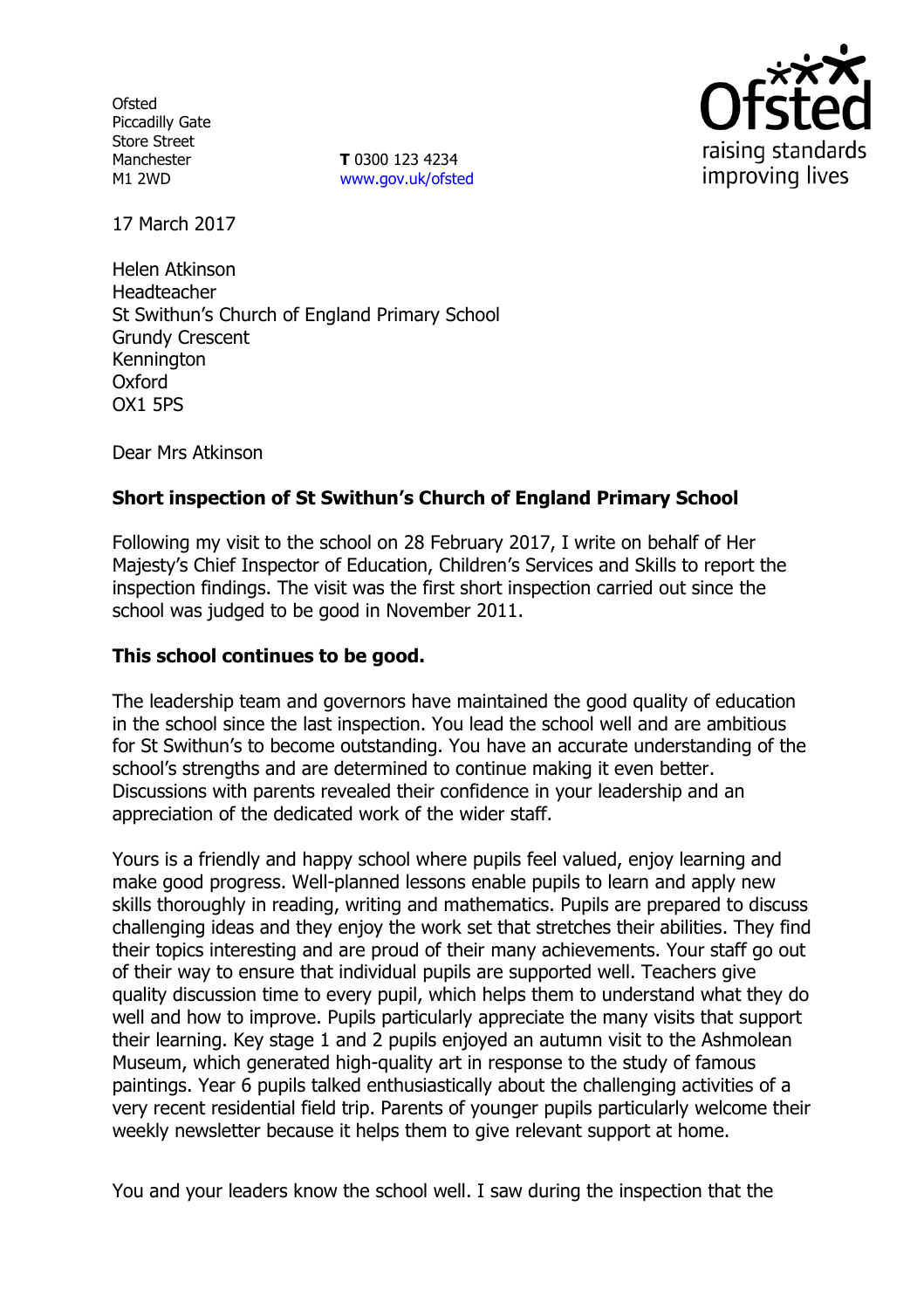

actions you take are helping to improve pupils' learning and progress. You use performance information effectively to tackle those aspects of the school that you identify as being weaker. You are taking effective steps to ensure all groups of pupils make good progress from their starting points. Staff support your drive for continuous improvement, with one summing it up by saying that 'complacency is not a word that would be tolerated by anyone'.

Since the last inspection, governors have strengthened their arrangements to ensure you are held to account. Governors are knowledgeable about their roles and responsibilities and regularly attend training. They use information skilfully to ask challenging questions and they carefully monitor the impact of strategies you have implemented to assess the school's improvement.

Since your appointment as headteacher you have worked with staff to select wholeschool approaches to reading, writing and mathematics. These have led to improved outcomes for most groups of pupils. You have increased the expectations of teaching and learning and you regularly monitor that these are met. Staff appreciate the support and challenge that you and your leaders give, which enable them to flourish as professionals. You have followed up effectively a recommendation from the previous inspection to improve pupils' spelling. The 2016 spelling outcomes were at the national average and current assessment information indicates a higher score in 2017. I saw in the work of key stage 2 pupils that they are adept at correcting spelling errors.

Pupils' progress in reading was in the top 10% of all schools nationally in 2016, while progress in writing and mathematics was at the national average. Evidence seen during the inspection supports leaders' analysis that pupils' progress is improving in mathematics across the school. The steps you have taken to improve pupils' progress in writing are much more recent. Consequently, your actions are having an impact for most groups of pupils, though not all. Some groups of pupils do not make as much progress in writing as they should.

At the time of the last inspection, you were asked to ensure pupils understand more about life and cultures in other parts of Britain. You have taken effective action to ensure pupils develop their understanding about equalities and about life in modern Britain. Older pupils explained clearly to me that it is a person's character that matters and not any difference of race, religion, disability or gender. Parents from non-Christian faith groups praise the school for accommodating their specific needs, while recognising the school's Christian values and ethos.

## **Safeguarding is effective.**

The leadership team has ensured that all safeguarding arrangements are fit for purpose. Records are diligently maintained and of high quality. An effective safeguarding and welfare team takes appropriate action where there is any concern about a pupil's welfare. Leaders do not hesitate to press external agencies for their involvement where it is needed. Governors understand their responsibilities and strongly support your aim that 'the school puts pupils' safety first'. You have ensured that all staff are appropriately trained for and understand their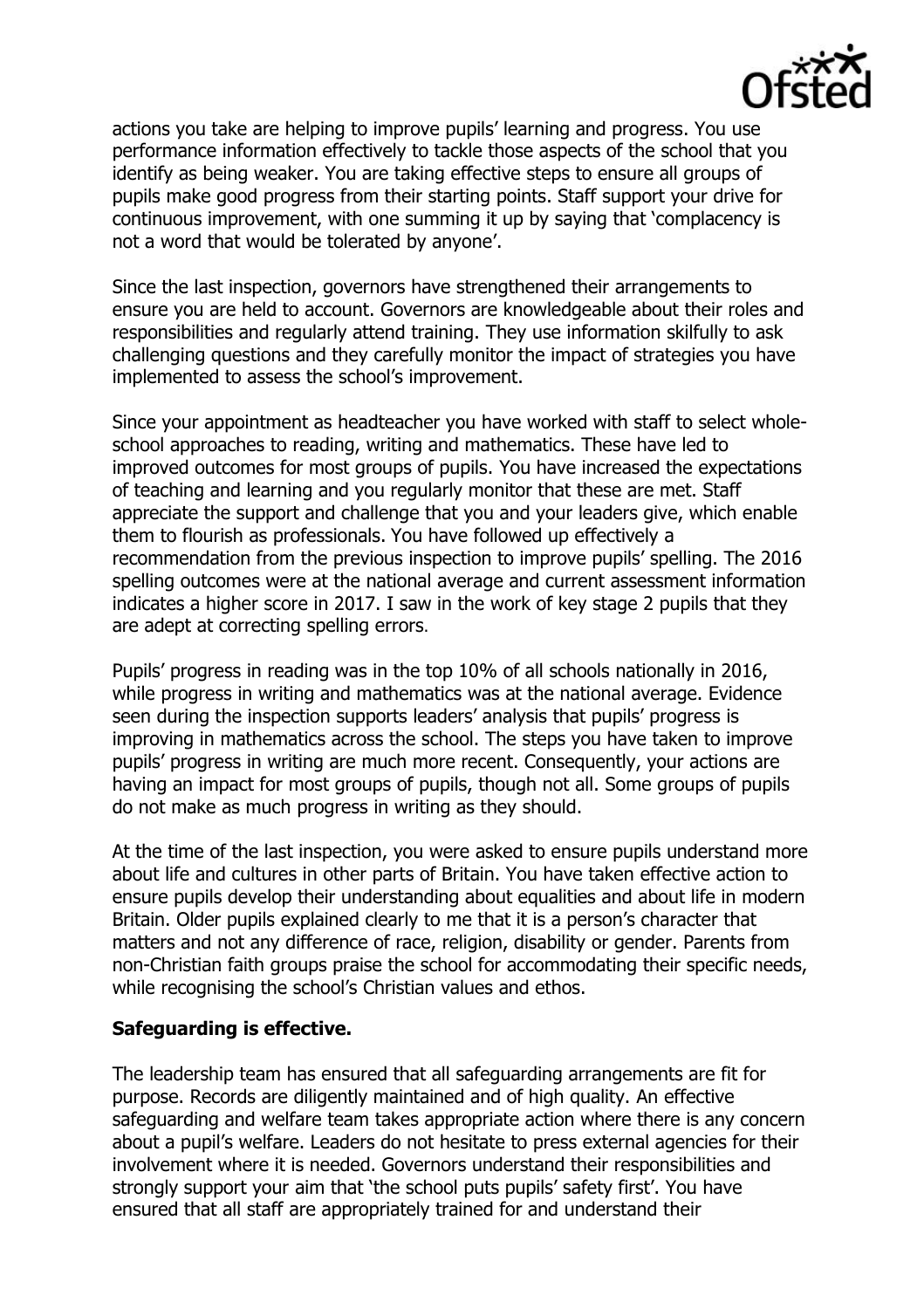

safeguarding role.

Parents and pupils report that the school is a safe place to be. Pupils appreciate the fact that staff are always on hand and are clearly visible during breaktimes. They say there are very few incidents of any kind, including bullying. Pupils know how to report a concern and trust staff to address it quickly and effectively. Older pupils understand about different sorts of bullying and the effect it has on victims. They realise the importance of treating others with kindness and consideration, and they respect difference and diversity. Pupils are taught how to keep themselves and others safe and healthy both within school and beyond.

# **Inspection findings**

During this inspection, I focused on: the actions leaders are taking to improve pupils' writing; how well the school meets the needs of the small numbers of disadvantaged pupils; and how effectively leaders' actions enable more pupils to make better than expected progress in writing and in mathematics.

- Senior leaders and governors know it is a priority to improve pupils' outcomes in writing. Almost all pupils enter the school at levels broadly typical for their age and they make good progress in learning by the end of Reception. A carefully planned approach has been taken to ensure pupils achieve well in phonics at the end of Year 1. The progress younger pupils make in phonics and reading is now supporting them to write more fluently.
- You have put actions in place to ensure that the teaching of writing is consistently good. You agreed with me that these actions will need rigorous follow-up to check the progress of different groups of pupils from their starting points. You are aware that your subject leaders need support to refine their monitoring skills.
- You and your governors are passionate that the school's relatively small number of disadvantaged pupils should achieve well. Governors share your ambition to ensure disadvantaged pupils' experiences are enriched by the school, so they can achieve their very best. Currently, too few of these pupils are making better than expected progress to reach the higher levels of achievement. Leaders rightly explored what other schools do to accelerate the progress of disadvantaged pupils. Their findings are being used effectively to improve teachers' work with disadvantaged pupils in order to raise standards. You continue to review the difference that this additional support makes.
- You have recently implemented new ways of teaching and learning mathematics. Your improvement actions for mathematics began in key stage 1 and have already had an impact. At the end of 2016, outcomes in key stage 1 were above the national average and, on the basis of teachers' current assessments, you expect them to be higher in 2017. Your approach to mathematics is now in place in both key stages. We saw in lessons that pupils regularly practice what they have been taught and they work with others to apply new concepts and explore methods. Teachers give pupils lots of time in lessons to talk about mathematics. They ask questions that are carefully matched to pupils' abilities and encourage